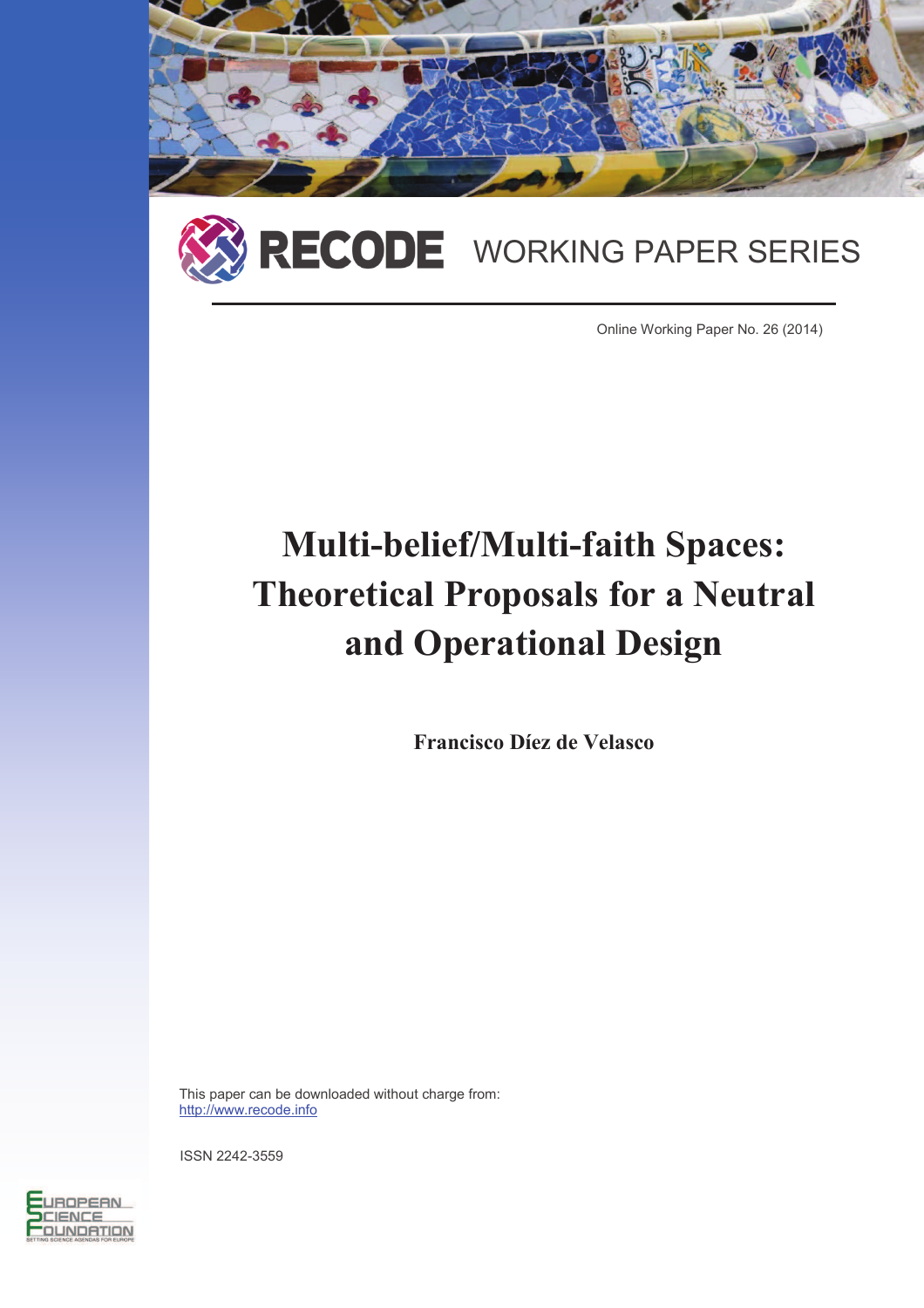# **RECODE – Responding to Complex Diversity in Europe and Canada**

# **ONLINE WORKING PAPER SERIES**

RECODE, a research networking programme financed through the European Science Foundation (ESF), is intended to explore to what extent the processes of transnationalisation, migration, religious mobilisation and cultural differentiation entail a new configuration of social conflict in post-industrial societies - a possible new constellation labelled *complex diversity*.

RECODE brings together scholars from across Europe and Canada in a series of scientific activities. More information about the programme and the working papers series is available via the RECODE websites:

www.recode.fi www.recode.info www.esf.org/recode

Series Editor: Peter A. Kraus

Section 3, Workshop 5: *Multireligious Society: Accommodating New Religious Diversities in Post-Secular Settings* 

Title: Multi-belief/Multi-faith Spaces: Theoretical Proposals for a Neutral and Operational Design

Author: Francisco Díez de Velasco Working Paper No. 26 Publication Date of this Version: January 2014 Webpage: http://www.recode.info

© RECODE, 2014 Augsburg, Germany http://www.recode.info

*© 2014 by Francisco Díez de Velasco All rights reserved. Short sections of text, not to exceed two paragraphs, may be quoted without explicit permission provided that full credit is given to the source.* 

*The views expressed in this paper do not necessarily reflect those of the RECODE Research Networking Programme or the European Science Foundation.* 

Francisco Díez de Velasco University of La Laguna. Spain fradive@ull.edu.es

ISSN 2242-3559



Standing Committee for the Social Sciences (SCSS) Standing Committee for the Humanities (SCH)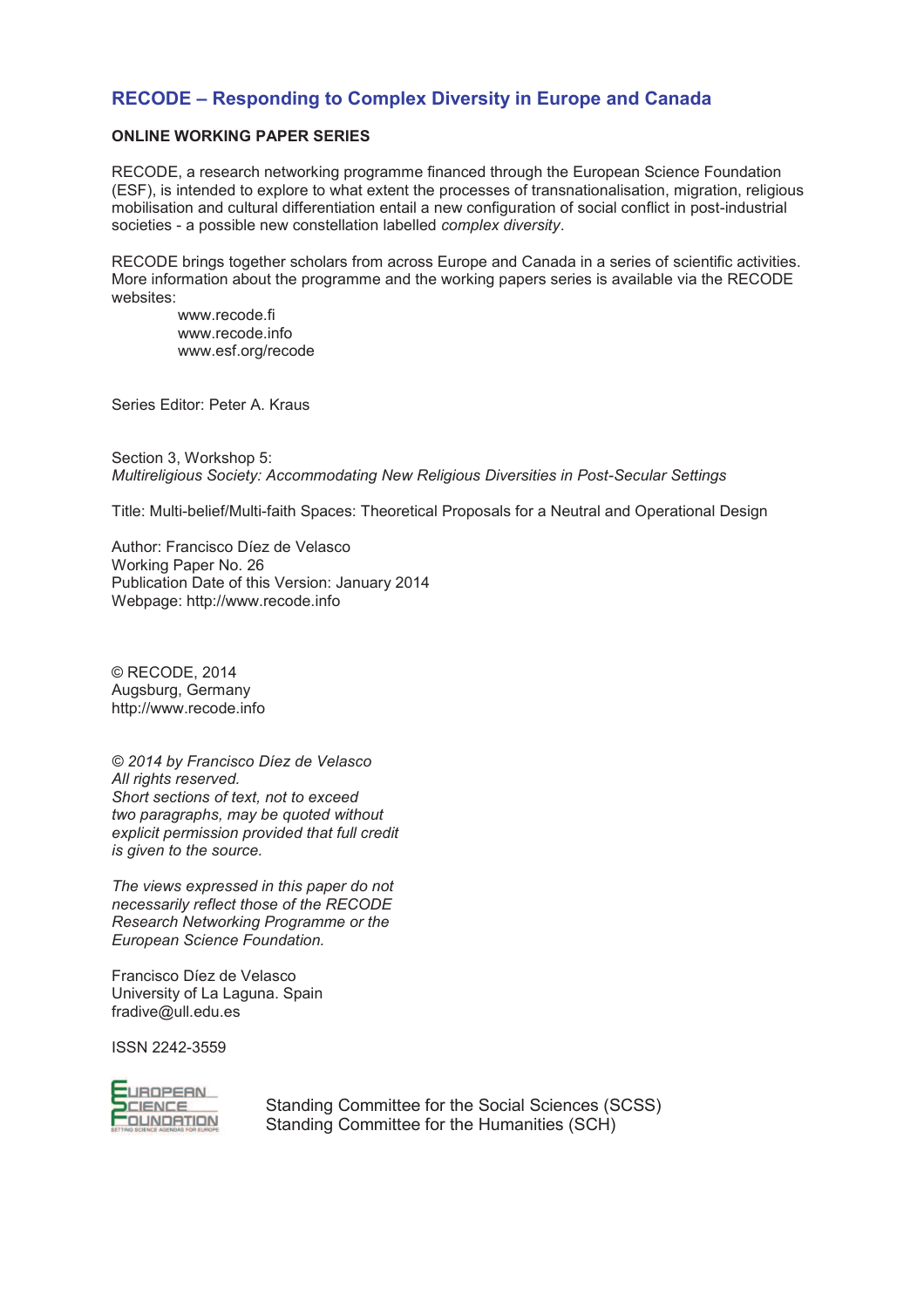# **Multi-belief/Multi-faith Spaces: Theoretical Proposals for a Neutral and Operational Design**

**\_\_\_\_\_\_\_\_\_\_\_\_\_\_\_\_\_\_\_\_\_\_\_\_\_\_\_\_\_\_\_\_\_\_\_\_\_\_\_\_\_\_\_\_\_\_\_\_\_\_\_\_\_\_\_\_\_\_\_\_\_\_\_\_\_\_\_\_\_\_\_\_\_** 

# **Francisco Díez de Velasco**

Francisco Díez de Velasco is Professor of History of Religions at the University of La Laguna (Canary Islands, Spain). He has a PhD in History and a degree in Social and Cultural Anthropology. His books include *El budismo en España* (Buddhism in Spain), Madrid: Akal, 2013; *Religiones en España: historia y presente* (Religions in Spain: History and Present), Madrid: Akal, 2012; *Introducción a la Historia de las Religiones* (Introduction to the History of Religions) 3rd. edition, Madrid: Trotta, 2002; *La historia de las religiones: métodos y perspectivas* (History of Religions: Methods ans Perspectives), Madrid: Akal, 2005; and *Breve historia de las Religiones* (Brief History of Religions), Madrid: Alianza, 2006.

# **Abstract**

*The implementation of multi-belief/multi-faith spaces (MBS/MFS) is becoming an increasing practice in a globalised world, as it addresses the need to offer spaces for worship and religious ritual in public institutions and places, such as airports and train stations, cemeteries, hospitals, prisons, military quarters, homes for the elderly, educational and recreational centres, and even in shopping malls and work centres. This is raising a number of questions and challenges from the theoretical point of view. MBS/MFS prevent having to multiply the places for worship for every single religious option, while overcoming the thorny issue of favouring some religions over others. In cases such as illness or confinement, there is a clear demand for spaces that facilitate reflection and introspection, spaces that could be described as spiritual or seclusive, rather than religious in the strictest sense of the word. We are then faced with a situation in which the post-religious condition intermingles with the post-secular one. MBS/MFS must be acceptable as places of worship for the many religious groups that might require them, but also for users who lack any strong religious identity, and who might wish to use them as areas for quiet reflection and introspection. The design of MBS/MFS must deal with geographical orientation (a relevant issue for religions like Islam, Judaism and Orthodox Christianity), the simultaneous use of the space and conflicting timetables, physical position during worship, separation of genders, and hygiene needs, among other questions. Neutrality (and the avoidance of religiocentric premises) therefore is the main issue to be taken into consideration for the design of those kinds of spaces, even if perfect neutrality*  will not be possible. The paper concludes with a call for a pragmatic and *contextual approach to this issue, including a detailed analysis of each centre and its specific circumstances, which can enable MBS/MFS to be an investment*  for the future that will satisfy the greatest number of potential users without *causing conflict.*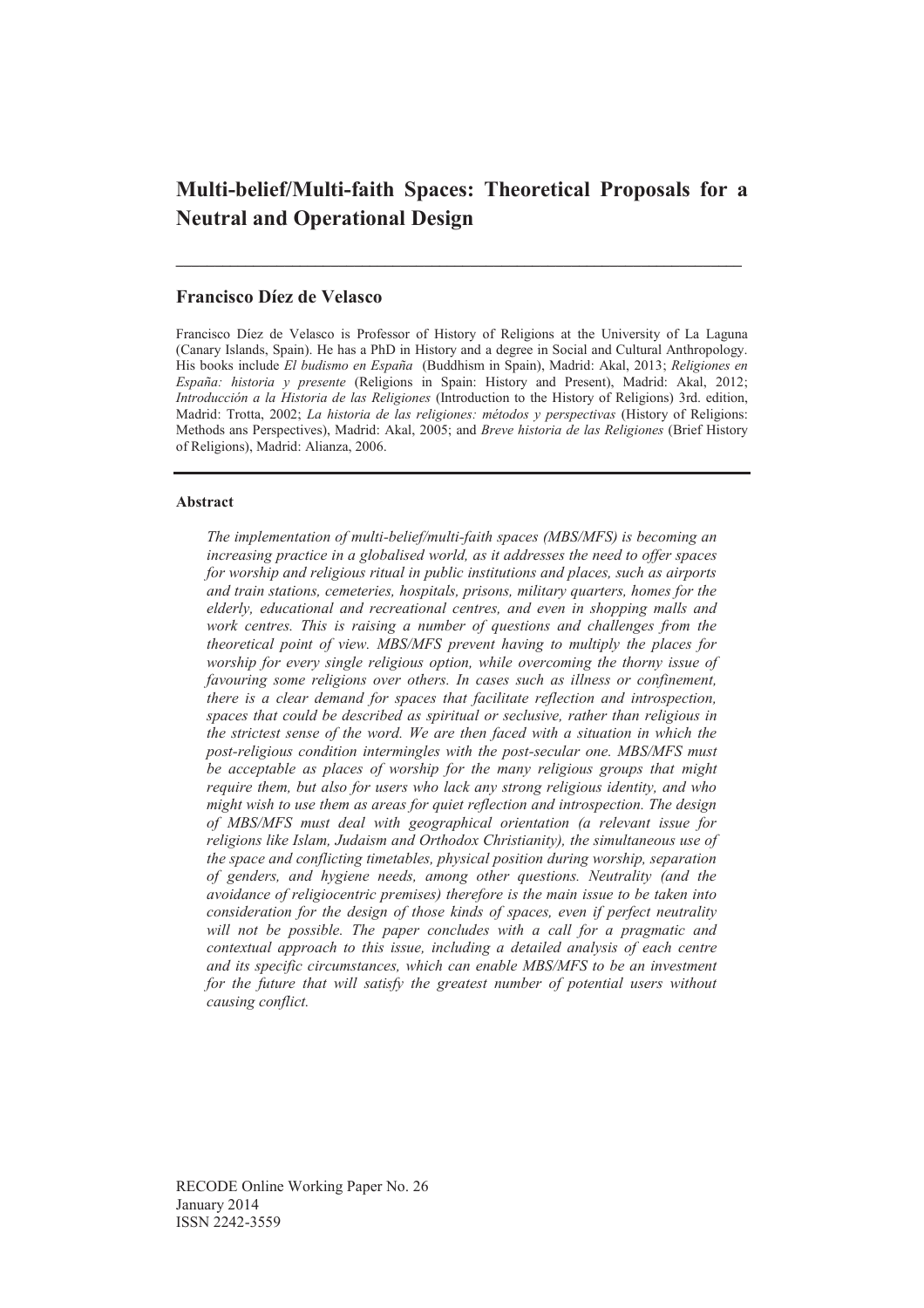In this paper I use a double name: multi-belief/multi-faith spaces (MBS/MFS). Multi-faith spaces (MFS) is most commonly (or even exclusively) found in specialized literature (but also in real life), but from a theoretical point of view poses the problem of including the term 'faith', whose strong religious (and Christian) implication may perhaps not be acceptable to all possible users of these spaces (e.g. in non Western or non Christian contexts). The term Multi-belief spaces (MBS) seeks to be more inclusive and to satisfy both religious and non-religious users. Other names such as quiet rooms or rooms of silence do not thoroughly encompass the activities of worship that will be performed in them, some of which cannot be described as quiet or silent. The theoretically focused reflections proposed in this paper (trying to avoid religiocentric positions as a key attitude) are based on the experience and the challenge of producing an official guide for the design and implementation of MBS/MFS in Spanish public centres (Díez de Velasco 2011; also Díez de Velasco 2012a for an essay of typology of MBS/MFS in the Spanish case).

#### **The rise of multi-belief/multi-faith spaces**

The design, implementation and management of MBS/MFS are activities that continue to hold interest because of their novelty factor, yet are becoming less and less unusual in our globalised world where multi-religiosity is growing on a worldwide scale. Numerous architectural proposals are designed and built all over the world (revised by Crompton 2013). Official manuals and documents (e.g. Collins 2007 or Díez de Velasco 2011) are being published to promote the implementation of these spaces and have fostered some research projects in this area. One such project, whose numerous facets make it particularly striking, is *Multi-Faith Spaces. Symptoms and Agents of Religious and Social Change*, of the University of Manchester (2012), which led to a conference in 2012 and to a touring exhibition of the project findings (Multi-faith Spaces). A large number of such spaces are being created all over the world.<sup>2</sup> An interesting phenomenon is also occurring, especially in Anglo-Saxon countries: Christian chapels located in public centres (such as prisons or hospitals) are being converted into multi-faith spaces, raising a fair number of questions and associated challenges (Gilliat-Ray 2005a; Hewson and Brand 2011; Brand 2012), and leading to new demands and new policies (Engelhardt 2003; Swift 2006; 2009; Pesut 2012) that are not always dealt with to the satisfaction of all concerned (Sheik 2004; Gilliat-Ray 2005a; Abu Ras and Laird 2011).

This phenomenon is also global, as it complies with the need to propose places of worship or quiet reflection in specific settings, such as airports or transport stations, cemeteries and chapels of rest, hospitals, prisons, military quarters, homes for the elderly,

<sup>&</sup>lt;sup>1</sup> I would like to thank the Fundación Pluralismo y Convivencia (Madrid) for the permission granted to use the results of the research project *Guía técnica para la gestión de espacios multiconfesionales* in this paper. I would also like to thank the participants of Workshop 5 of RECODE (http://www.recode.fi) for their questions and suggestions, some of which I have included in the final version of this article.

<sup>2</sup> Hundreds or even thousands in the United Kingdom alone (See Crompton 2013: 475) (http://www.sed.manchester.ac.uk/architecture/research/mfs/documents/mfs\_sites.pdf). Some of them have been especially well analysed, like the Millennium Dome (Gilliat-Ray 2004; 2005b).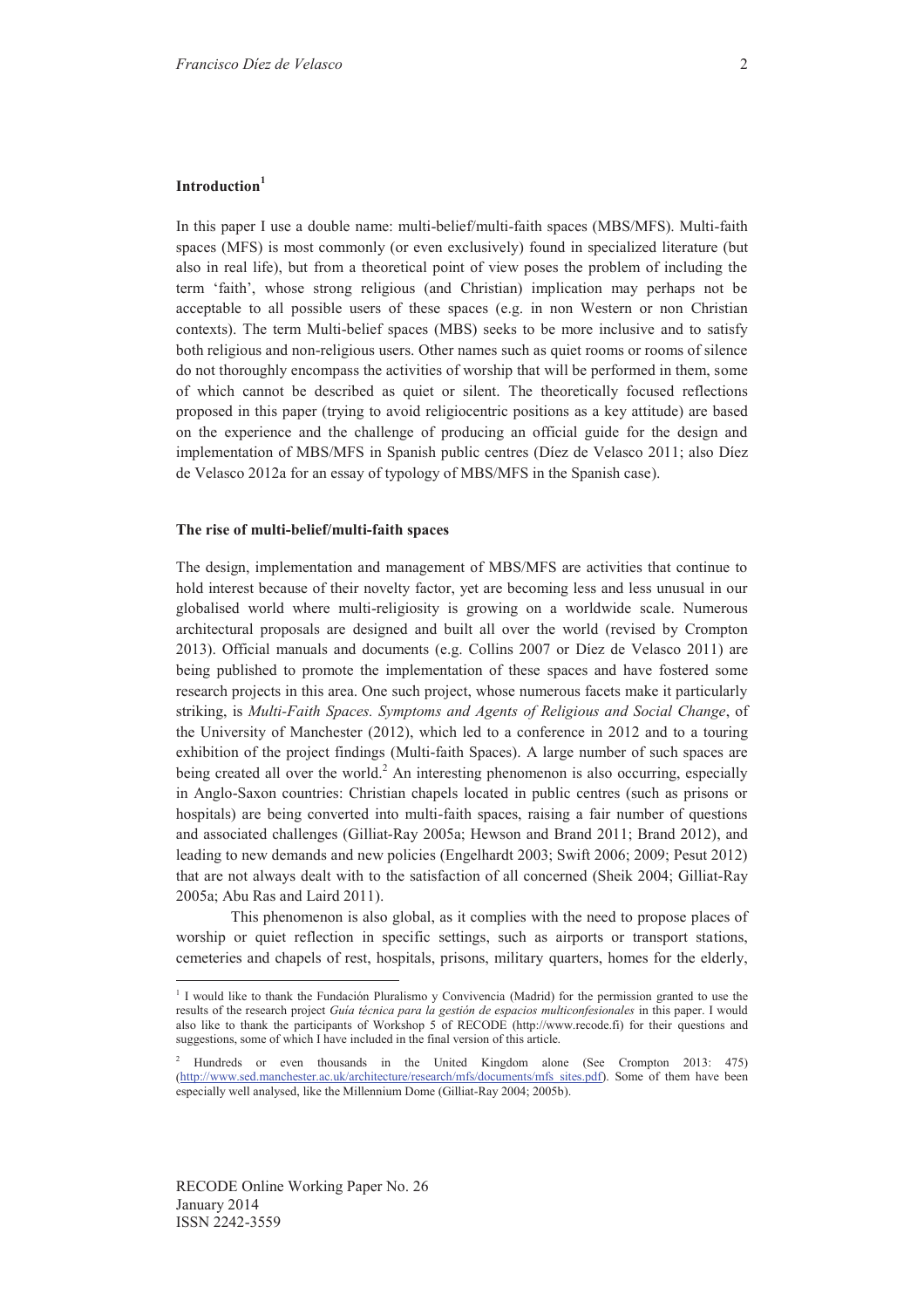centres of education and recreation, and even shopping malls and work centres. A broad range of users whose profiles, including their beliefs, differ considerably, make finding adequate solutions to this issue particularly complex. MBS/MFS have the advantage of providing solutions that do not require creating infinite places of worship to satisfy all religious options of use, while overcoming the thorny issue of certain religious options being favoured over others (assigning spaces to some groups but not to others).

Furthermore, a combination of opposing religious trends underlies the current promotion of this kind of space. There is a growing propensity towards non-affiliated models of religious identification for those who find these kinds of non-appointed spaces particularly agreeable. Added to this is the rising abandonment of standard religious practice and the diverse phenomena involved in redefining religious identities on an individual and collective scale that some have attempted to group beneath the umbrella term of secularization(s). Yet there is also a clear need, particularly in specific scenarios such as illness or confinement, to strengthen reflection and introspection, which requires new spaces that could be described as spiritual or seclusive rather than religious in the strictest sense of the word. Moreover, religious practice that does not spurn places that diverge from customary centres of worship still persists and those involved in it may even contemplate the new possibilities offered by these multi-religious spaces. The outcome is a combination in which the post-religious intermingles with the post-secular.

Spaces housed within airports, where globalization is very much in evidence, are significant and have been especially pioneering in this area (e.g. Moodie 2005; Stausberg 2011:38-39; Díez de Velasco 2009; 2012a; 2012b:230-234). They could be considered as a forerunner of what the future might hold —perhaps a world of cities that might become increasingly similar and marked by a kind of hybrid cultural diversity, in which shared multi-belief/multi-faith centres would be the norm, but to the detriment of places of worship exclusively appointed and appropriated by specific confessions (Díez de Velasco 2009, exploring the Marc Augé's concept of *non-lieu* as a tool in the analysis of MBS/MFS).

Hospitals, on the other hand, exemplify where these constant and varied requirements first became apparent and have thus become the object of more systematic study (e.g. Swift 2009:70-76; Carey and Davoren 2008; GC 2005:66-67; OBPRE 2011). It became evident that the diversity of belief systems that confronted the common anguish of suffering, illness and death called for a different formula, based on respect for multireligiosity rather than on a standardised singularity.

The most precarious balance relating to religious freedom from the perspective of plurality is seen in prisons, given the general context of restricted freedom that distinguishes these centres. If MBS/MFS spaces are not provided, some inmates will not be able to visit a place of worship if they choose to, their religious practice would be reduced to the private sphere and their fundamental right to religious freedom would not be fully guaranteed. Furthermore, we cannot ignore the fact that the religious factor is far from negligible in the social reintegration of some inmates (in general: Beckford and Gilliat-Ray 1998; Beckford 2001; also GC 2010:66-68).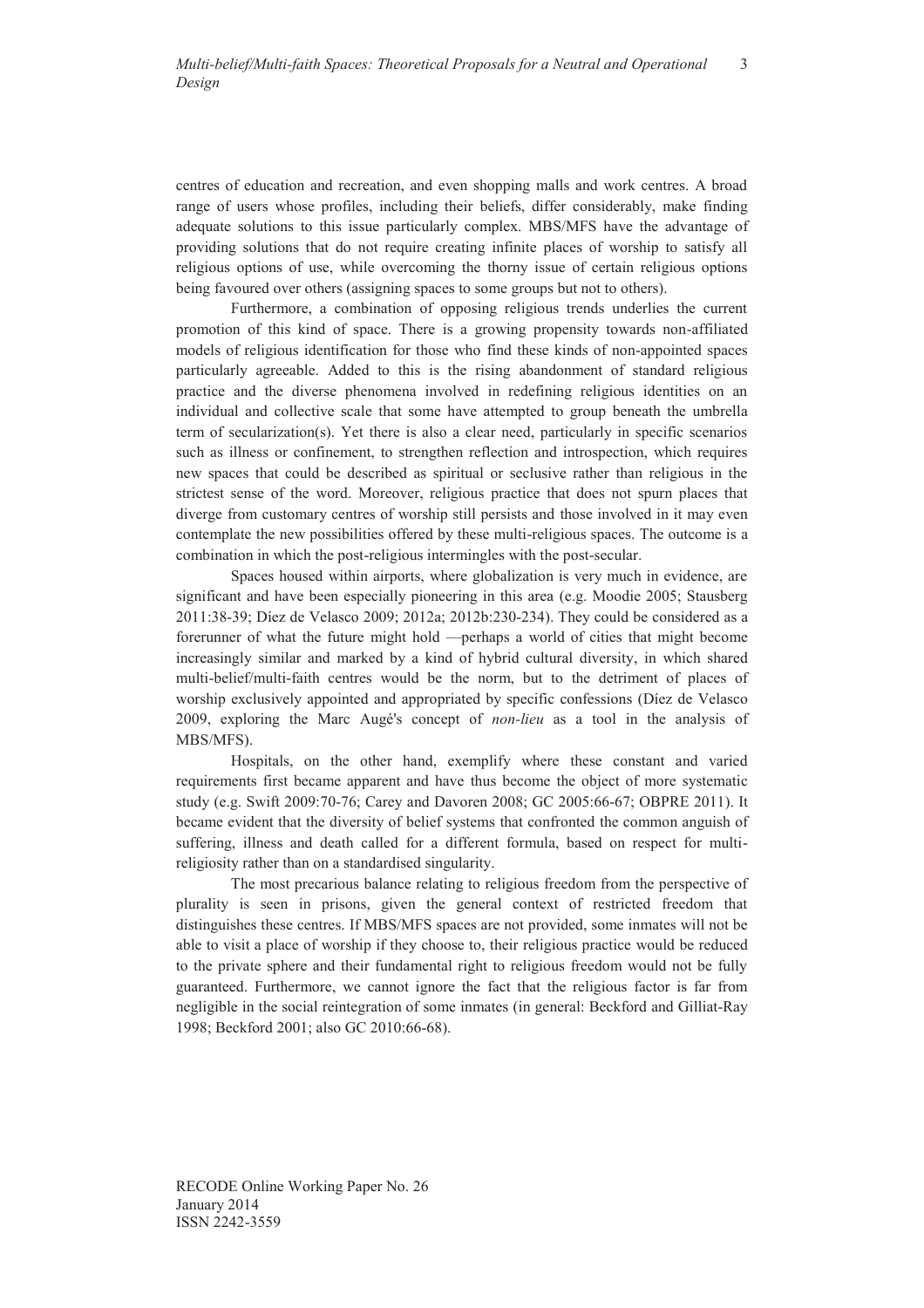#### **MBS/MFS: Characteristics and challenges (with neutrality as objective)**

#### *Shared spaces*

MBS/MFS -understood in the broadest sense, which also includes a possible use as a space for seclusion- are likely to be used mainly by believers but also by non-believers. This second group would be more inclined to enter such spaces if design were neutral and users could therefore feel at ease.

The diversity of possible user profiles dictates that these spaces should be designed, implemented and managed so that they are acceptable to all users, but without ignoring the minimum basic requirements demanded by each of them. Moreover, given the highly varied nature of religion on a global scale, shared spaces are a necessity. No matter how frequently spaces are appointed to specific confessions, for example to satisfy majority religion (or religions) in a certain religious context (as in Spain, where Madrid Barajas Airport is a case in point, where three rooms have been prepared: one for Catholic worship, another for Muslim worship and a third for 'others'; Díez de Velasco 2009; 2012b: 230- 234) the moment will come when minority groups will be required to share a space. In any case, from an economic standpoint, this option would be extremely costly because numerous rooms would be needed, thereby ignoring the provision of neutral treatment and neutral functionality of the space (i.e., providing the service to include all persons and all groups at a similar distance from each other, avoiding religiocentric premises).

To sum up, when compared with traditional centres of worship, these spaces can only be distinguished by a strong trend towards neutrality of design and management, in order to ensure no incompatibility of use that would limit their functionality as shared spaces. At the same time, they must be acceptable as places of worship for each of the many confessions that might require their use, but also for users who lack any strong religious identity and who might wish to use them as areas for quiet reflection or rooms of silence. It is therefore necessary to pay greater attention to widespread rather than concrete needs. Designing satisfactory non-appointed, neutral spaces poses several challenges that must be considered.

#### *The issue of orientation*

Orientate comes from the Latin (*Oriens*) and identifies the part of the sky in which the sun rises. In this case, etymology defines the orientation of the main area of a place of worship in the direction of the East. Although early Christians orientated their churches towards the East, today this is a minor question for the Evangelical and Catholic churches. This is not so for Orthodox churches where the altar must face East. It is therefore a factor that must be taken into account.

In Islam, orientation is fundamental; in all mosques, the *kiblah*, the point to which Muslims turn to pray, must face the direction of Mecca. Calculations need not be absolutely precise, since shared spaces, clearly not dedicated exclusively to Islamic worship, need not be exactly aligned with Mecca (*samt* in Arabic); it is enough that they face that direction (*yiha* in Arabic).

In Judaism, orientation towards Jerusalem is favoured when determining the direction of a synagogue. However, except in locations relatively near this city both Mecca and Jerusalem lie roughly in the same direction. A discreet mark on the wall aligned with Mecca-Jerusalem would serve perfectly well, and greater distance from these cities calls for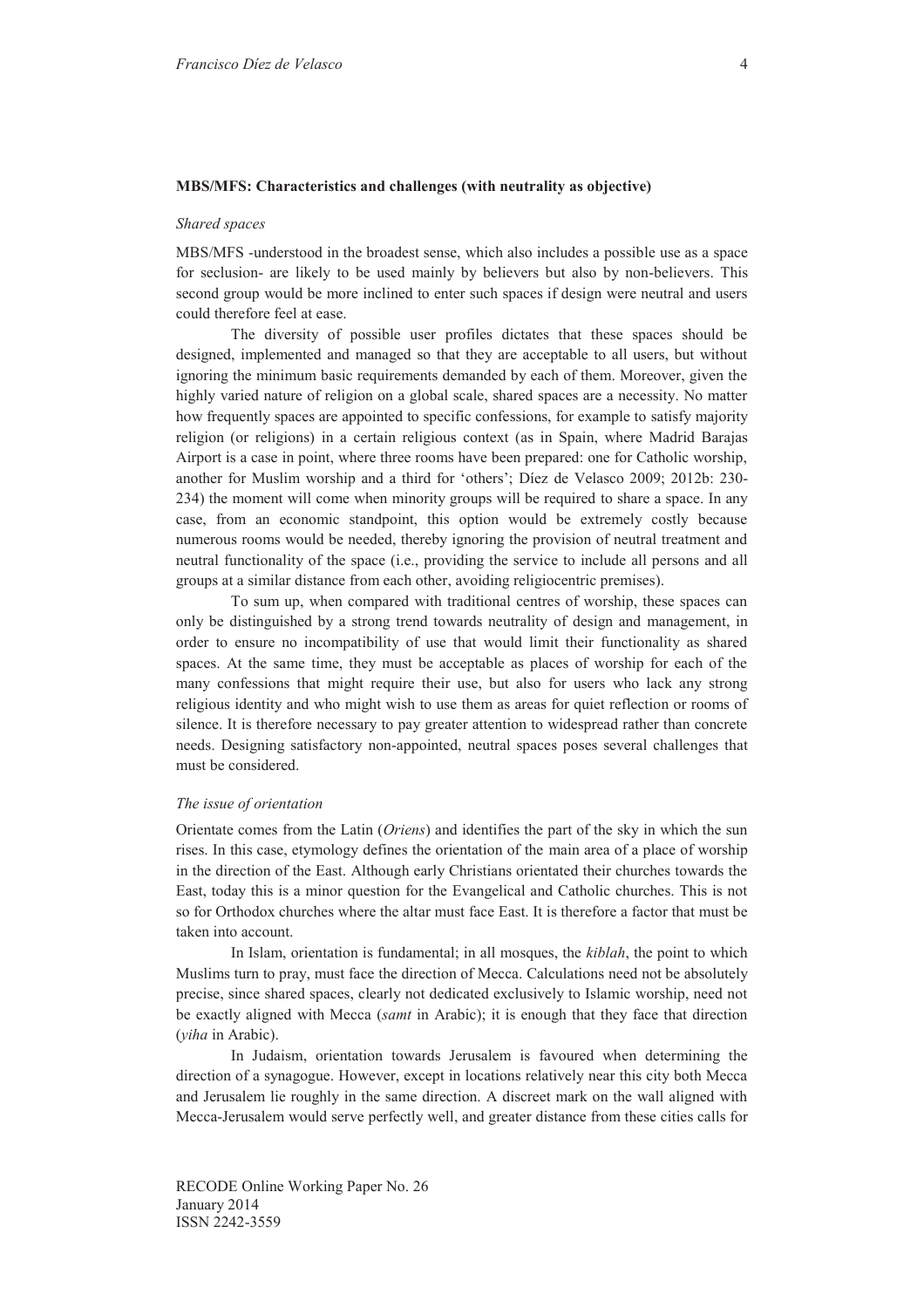greater accuracy. For most other religious options, orientation is not a pressing need. For Buddhism, Hinduism and other eastern or ethnic religions, specific directions are not especially necessary and are not systematically sought after for their centres of worship located all over the globe.

In general, then, if others are not bothered by the question of direction, orientating MBS/MFS towards Mecca and Jerusalem and clearly marking that direction might be criteria to follow. Orientation towards the East should also be clarified if it does not coincide with orientation towards Mecca/Jerusalem in order to satisfy the needs of Orthodox Christians in particular.

#### *The challenge of conflicting times*

One of the greatest challenges when creating shared places of worship is time; that is, the fact that two or more confessions might wish to make use of the space at the same time. Once again, Muslim demands are the most systematic. Daily prayers in Islam must be said according to specific times governed by the sun: at dawn (*salat al fajr*, which must be done between daybreak and sunrise), at noon (*salat al dhuhr*, when the sun is at its zenith), in the afternoon (*salat al asr*), in the evening (*salat al isha*) and at sunset (*salat al maghrib*, when the sun goes down). The further away from the equator, the greater the differences between winter and summer at sunrise and sunset. Prayer times will therefore change throughout the year, though to a much lesser extent for noon prayers, which are only affected by adding or subtracting one hour in March and October in countries that adhere to daylight saving time. Around the time of the summer solstice we find very early sunrises and very late sunsets (and the opposite for the winter solstice) and points of balance between day and night at the time of the equinox. Moreover, depending on whether we are in a more northern or more equinoctial location, the differences between solstices and equinoxes will be lesser or greater. Likewise, when calculating the time of prayer, it is important to consider the longitude of the location in the same time zone.

The fact is then that if Muslims use a MBS/MFS for their five prayers, in all likelihood they will be the most frequent users, since they pray every day for around fifteen minutes, although Friday noon prayers last longer. Since these times change throughout the year, drawing up a rota that will be compatible with other users in the same time frame is anything but simple. The matter becomes particularly complicated between midday and night-time, since four prayer times are concentrated into this time band. Such constant daily use in Islam has led to what has been graphically dubbed 'the elephant in the prayer room' (Hewson and Brand 2011:18). Moreover, many authors have highlighted the unsatisfactory way that the particular needs of Islam have often been handled in these spaces (e.g. Sheik 2004; Abu Ras and Lance 2011; Gilliat-Ray 2011).

To sum up, if a single common annual timetable were to be drawn up for a specific space, the changing times of Muslim prayers would mean that that space would be occupied virtually all afternoon, unless other confessions were allowed to make use of the often lengthy free slots, particularly in summer. The mornings, however, would be much freer after sunrise (when the dawn prayer must have ended) until midday when the noon prayer begins, as Muslims would not use the space. Since Christian worship usually takes place in the morning, any incompatibility of usage at that time would be greatly assuaged.

Judaism also follows a rigorous practice of three daily communal prayers, but the times are generally more flexible. Thus, morning prayer (*shajarit*) could fit in with other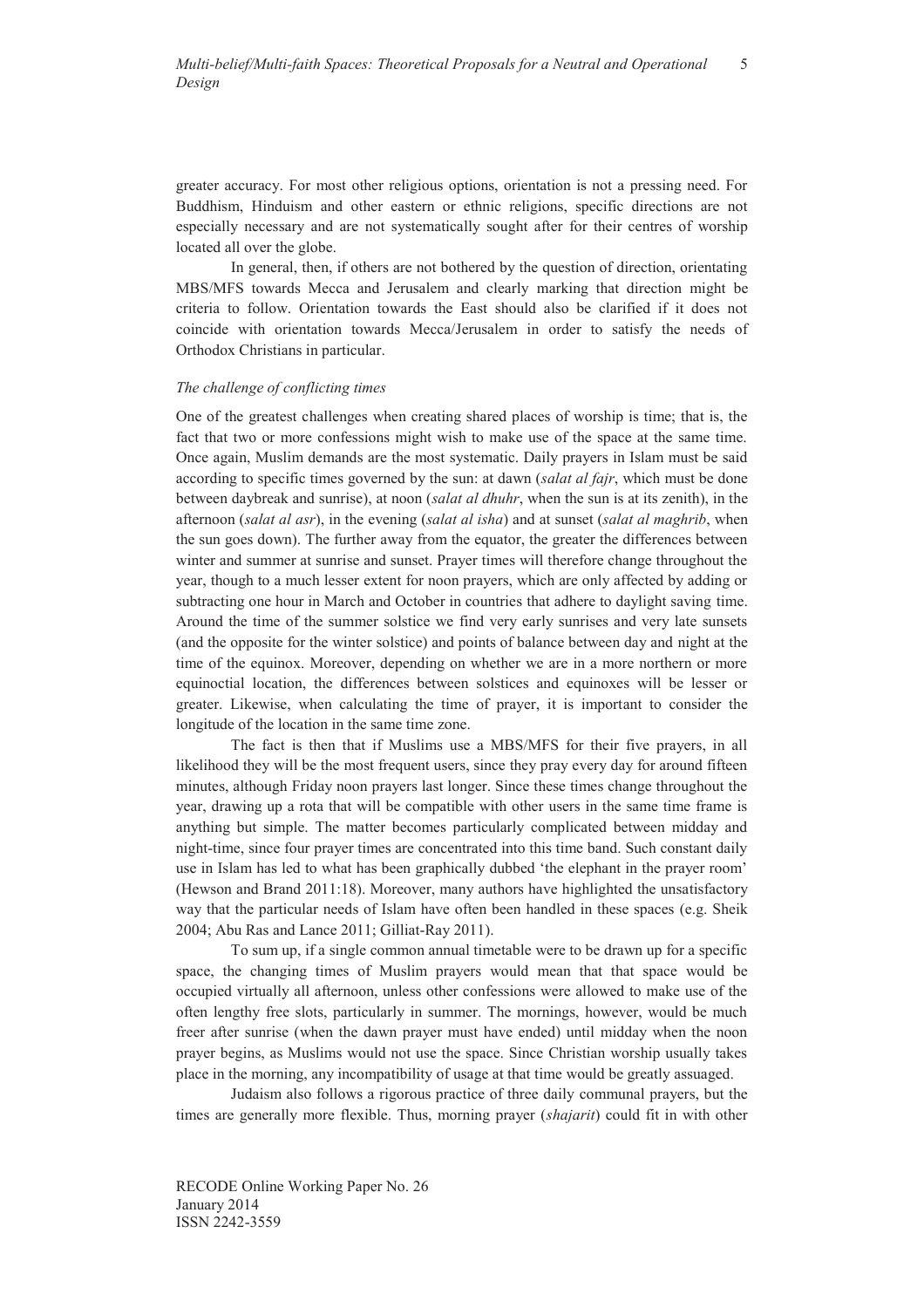confessions and could be programmed to follow the Muslim dawn prayer and, for example, on Sunday, which is expected to be the busiest day in many countries, could take place before Christian worship. Afternoon prayer (*mincha*), bearing in mind some Jewish sensibilities, could be performed alongside prayer at evening (*ma'ariv*), resulting in the MBS/MFS being used just twice (morning and evening). In any case, Jewish evening prayers would coincide to a certain extent with Muslim prayer times. Each case would therefore require careful study in order to avoid such clashes, particularly on Fridays. It is also worth considering that, for a certain number of Jews, the *minyan* (a quorum of ten males) is important for community worship, and it is unlikely that in most countries ten participants will gather at these kinds of centres, except on the Sabbath and for certain main festivities (Yom Kippur, for example). It is also true, however, that other less orthodox or less traditional Jewish sensibilities are not prevented from worship if a *minyan* cannot be formed.

In short, at times of intense religious practice for particular festivities that may coincide, the possibility of an incompatible timetable cannot be ruled out. This would most probably be extremely difficult to solve when only one of such spaces is available.

#### *The issue of position during worship*

Another question that may give rise to a major incompatibility in space usage, especially if the rooms are used several times a day, is the position of worshippers and officiants during the ceremony. There are two main categories:

- religions in which acts of worship involve participants using chairs, low benches or the like and enter using footwear. This group includes most Christian denominations, Jews and followers of religions or religious groups with a strong European or Western leaning.

- religions in which followers sit directly on the floor and remove their footwear before entering the place of worship. Muslims, most types of Buddhists, Hindus and followers of eastern and African (and generally ethnic) religions usually fit into this group.

Both categories have different management and hygiene needs. The second requires the floor to be cleaned more frequently than the first. Users sit either directly on the floor or on carpets, prostrate themselves or kneel down and touch the floor with their heads - greater hygiene is therefore essential.

In fact, combining forms of worship in which some participants enter fully shod while others go barefoot means that floors must be kept spotlessly clean. Furniture is an added issue because chairs and low benches must be easily removable to make way for carpets or other floor coverings.

## *Other elements for a neutral design in MBS/MFS*

Where the layout and general design of these spaces are concerned, the variability between and within religions is such that, save the odd exception, no formula will cause problems. Moreover, in the event of such exceptions arising, they usually require architectural solutions that are both complex and costly. For example, the cross floor plan might not be welcomed by non-Christians in a MBS/MFS. Besides, this form is not easily adaptable to the rest of the architectural design of a standard centre, and the dead space it creates is uneconomic.

The design tends to be more circular (hexagonal, octagonal), since the differential orientation between the various religious options is considered simpler for these kinds of spaces. In countries like the United States of America or Russia, which are so vast that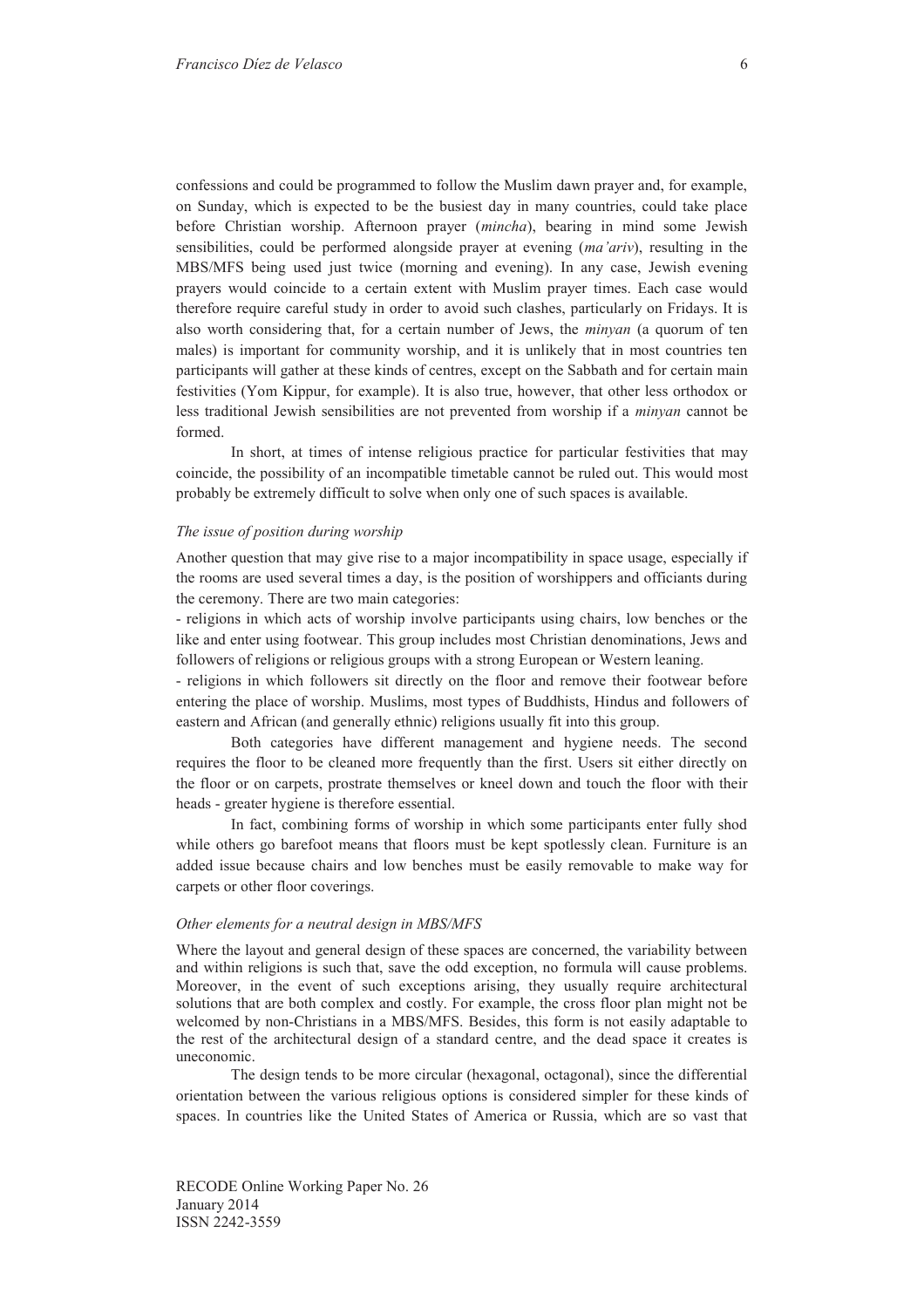Muslims, for example, may pray in different directions depending on where they are in the country, these formats could provide a useful formula when homogenising plans, despite being more expensive to build because of the dead space they create and the complexity of adapting them to other building designs. In their favour, however, it must be said that round or octagonal buildings are undeniably pleasing to the eye, quite singular and even symbolic. They could be an option to bear in mind since such buildings are particularly remarkable or when the potential representative nature that is desired of the space, for instance in architectural settings of special interest and protection, requires higher investment.

In most cases the best option will always be the simplest: the one that most easily adapts to the space available, does not fall out of line with the rest and presents a certain harmony. Square floor plans are usually more appropriate, as orientation is not so defined as in rectangular layouts, and indicating the approximate location of the *kiblah*, the direction of Jerusalem or the East on one of the four walls will always be simple.

The spaciousness of the room is also important to bear in mind. These rooms cannot be of ridiculous proportions, as this might be dissuasive, since decorum is a key factor in worship. Added to this aspect of decorum is the importance of meticulous hygiene in MBS/MFS. Moreover, for Muslims, a place with access to running water is vital because they need to wash certain parts of the body before prayers. In general, the location of toilets with running water close to these spaces should suffice.

It is also necessary to provide a small piece of furniture where shoes can be left at the entrance, as occurs in Hindu places of worship, Buddhist meditation centres, or mosques (among other places), where users sit on the floor.

Another factor that should be contemplated is soundproofing. Certain ceremonies may include prayers, chants, bell-ringing or drums, which could be a source of annoyance outside the rooms. At hospitals, in particular, but generally in many other places, such sounds can be disturbing, and the interests of other users must also be safeguarded. Soundproofing must be thorough and should include the ceilings. This may seem an insignificant detail, but making these spaces truly acceptable is anything but trivial. Noise can lead to rejection and may even result in the stigmatisation of users, not because they are noisy but because they are religious, which in turn might lead to a general desire for the disappearance of these rooms and the relegation of religion to the strictly private sphere.

Another important requirement in multi-belief/multi-faith—and therefore shared spaces, is the provision of a storage room where the objects and materials needed for worship can be kept. This place could also be used as an office-cum-cloakroom and lockable lockers could be installed for each of the different confessions. The availability of lockers for all religious groups is essential to ensure that the space is kept free of specific symbols. This would ensure complete neutrality and anyone, including individuals with no specific religious profiles, could enter when no ceremony is being held, without feeling awkward. The storage room would house the equipment needed by some faiths for the main role and position of the officiant. Such equipment could comprise a portable bookstand and a table on wheels (easy to transport and to lock into position), for use as an altar, for all faiths that require one.

For religions in which confessions (or similar practices) are made, a small area should be provided, in addition to a structure, in the shape of a folding screen, for example, that can easily be moved and stored away when not in use. Spiritual care and counselling, which is a fundamental practice in hospitals and prisons, may also require a special area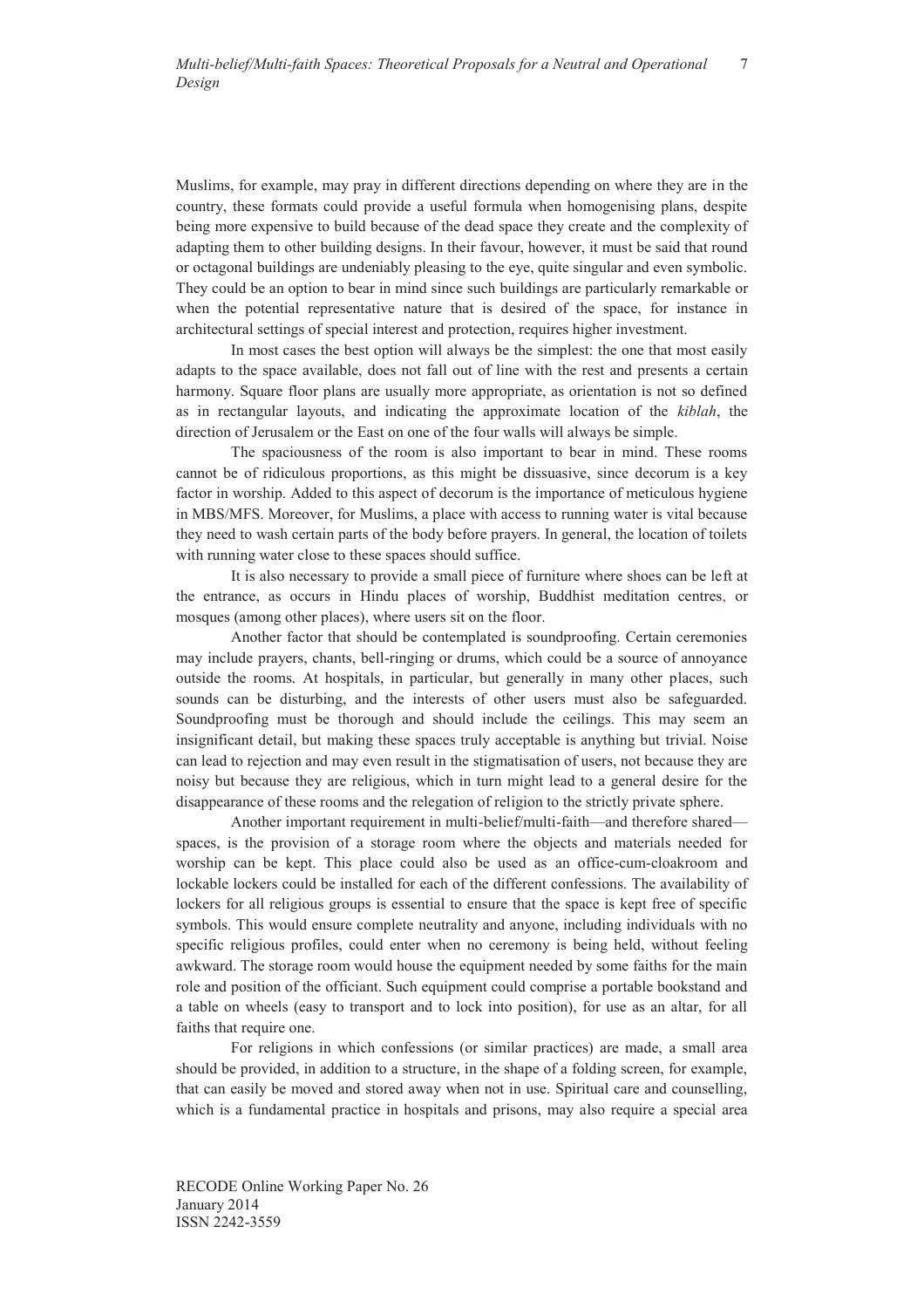reserved for anyone who might request it. A sort of movable folding screen should also be provided for religions in which participants may wish to divide the worship space for different reasons (separation of genders, for example, circumventing the prevailing Muslim tendency towards the masculinization of MBS/MFS).

The points outlined above show that combining different uses of MBS/MFS is a juggling act; the various confessions and the means available for implementing and managing them mean that these spaces are difficult to handle to the satisfaction of all.

#### **Neutral MBS/MFS: design proposals**

Below is a proposal for two design models of MBS/MFS that may adequately address the challenges and problems outlined above, in order to create areas that are truly neutral, nonreligiocentric and functional.

Accordingly, these spaces would be shared by all confessions wishing to use them, while simultaneously serving as quiet rooms or rooms of silence for users who do not subscribe to any particular religion. Management, cleaning and administration would fall to the managers and administrators of the centres in which these spaces are located. Of course, all symbols and objects specific to each confession would be portable, removed and stored away in lockable storage areas after each session.

## *Model 1: two rooms, one with chairs and one without*

The space would be divided into two rooms, following completely neutral guidelines and dividing the users depending on the position they adopt during worship or the time spent in quiet reflection, rather than on the religion they profess.

One room with chairs or low benches would be for those faiths that make use of these items in their worship, and for individuals seeking a space to sit for quiet reflection. The number of chairs could be based on the average number of probable users, which would depend very much on the size and characteristics of the centre in which the room is located. The other room without chairs would be used by those who usually sit directly on the floor and remove their footwear before entering, as well as by anyone wishing to use that chairless space for quiet reflection. Separating these rooms would be the storage area and a small office or room for more private conversations. The storage area does not need to be very large, and should have enough space for a desk, altar table, portable bookstand, and secure lockers for the objects that would be used by each religious confession. The rooms would have no distinguishing references other than a sign on the wall, indicating the direction of Mecca and Jerusalem, and another indicating East (or any other direction).

This is a very simple design, adaptable as a standard architectural solution that may be proposed for centres that would benefit from having a MBS/MFS. It only needs to fit out two soundproof square rooms, separated by a storage room-cum-office accessible from both sides. Orientation towards the East and Mecca-Jerusalem would need to be indicated on the walls with no doors. Perhaps the wall opposite the entrance would be the most suitable for this purpose, although the side wall might also be an option if the position of the rooms within the centre as a whole made this possible. The advantages of this model are that they solve the following issues: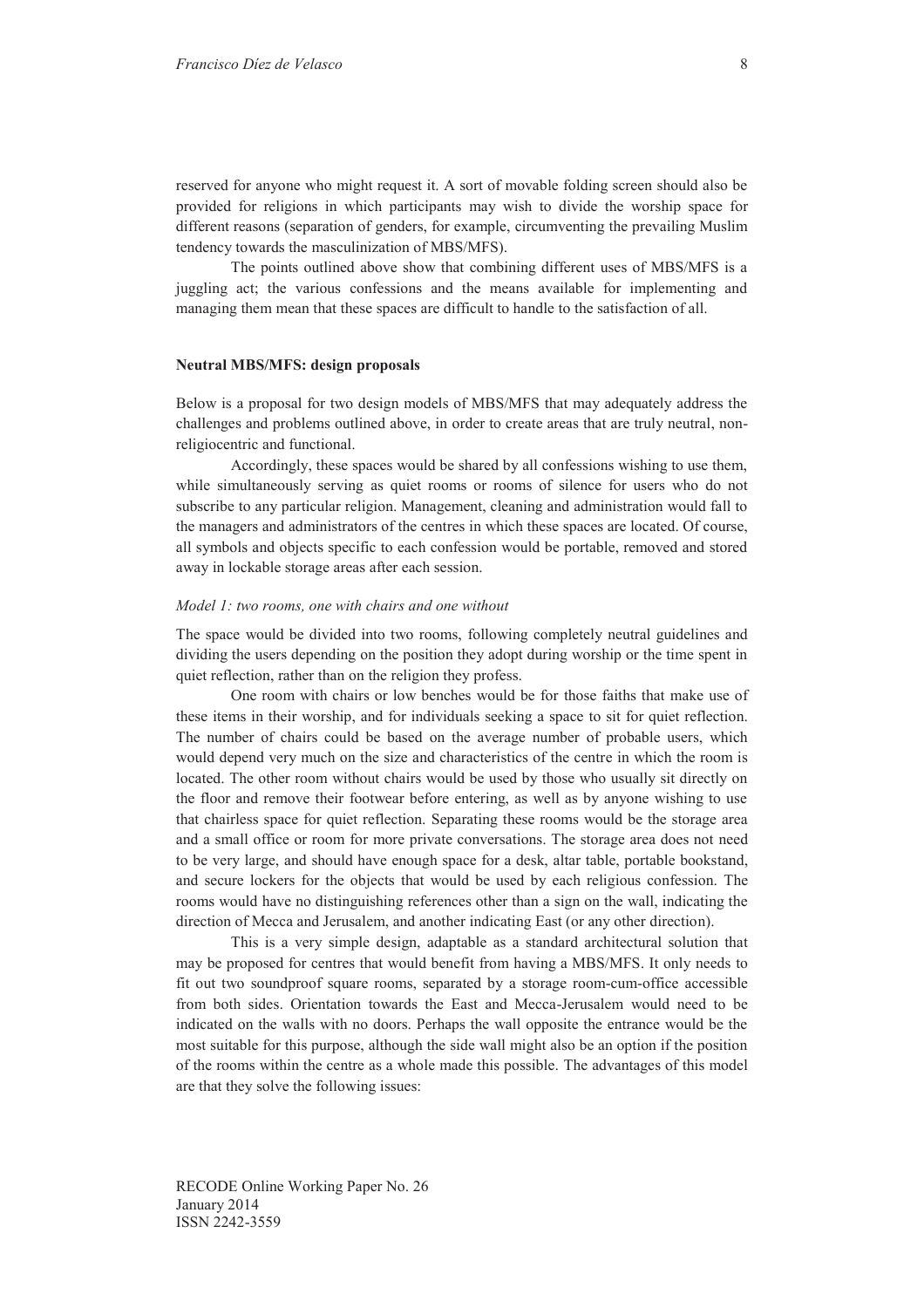- The main problems of conflicting times that might arise. The question of repeated usage of the space without chairs in the afternoon/evening might be easily solved between Muslims and other users (Buddhists, Hindus, etc.), who could make free use of the room in the morning. It is also worth noting that, since the times of use by Muslims are not very long (except on Fridays at midday and certain festivities), anyone wishing to use the space for quiet reflection would have plenty of opportunity to do so. It could even be used for this purpose when the other room is occupied (and vice versa). The room with chairs might also be more convenient, even in the afternoons. It would be much easier to draw up an annual timetable, which could incorporate Jewish community evening rituals, as well as other ceremonies in the afternoon/evening slot.

- Problems arising from the need to ensure meticulous hygiene in a room that welcomes both shod and barefooted users.

- The logistics of having to empty the room of chairs for users who do not require them, while providing a small storage space for trouble-free management, should be met.

#### *Model 2: two rooms connected by a sliding door*

The main drawback when designing the type of double room outlined above, however, is that it will only house a certain number of users, which becomes problematic for highattendance ceremonies. Evidently an open-plan area will accommodate more people than two smaller rooms. This is possibly one of the reasons behind the global practice of providing a single MBS/MFS. But perhaps the main criticism that could be targeted against single rooms is that, if no special care is taken with them, management tends to be neglectful because of the complexity of reconciling different users and their requirements. Such spaces are often badly structured and untidy: carpets are laid in one part and chairs placed in another, the floor is never clean enough for users who worship in a sitting position or prostrate, the chairs are too close together and uncomfortable, and organising timetables is nightmarish. Potential users are deterred and these spaces are eventually abandoned or underused.

One possible solution would be to implement two square rooms and incorporate a sliding partition, which could be pulled back in exceptional circumstances of high use to create a single large space. The only major setback to this solution would be the difficulty of providing adequate soundproofing for both rooms, and for two different groups of users, when the sliding partition is in place.

A further problem involves the location of the storage room-cum-office, which cannot now be placed between both rooms, with the ensuing loss of soundproofing that this would have provided. Given that users who need to fetch large objects (such as the altar or the bookstand) would be using the room provided with chairs, the solution would be to ensure that this space was adjacent to the storage room-cum-office.

In the event of the combined space being used for worship on a larger scale, the main direction would be the shortest side of the rectangle that does not house the entrance to the storage room-cum-office. A thorough cleaning service would be required, however, after any extensive use of a large open-plan area.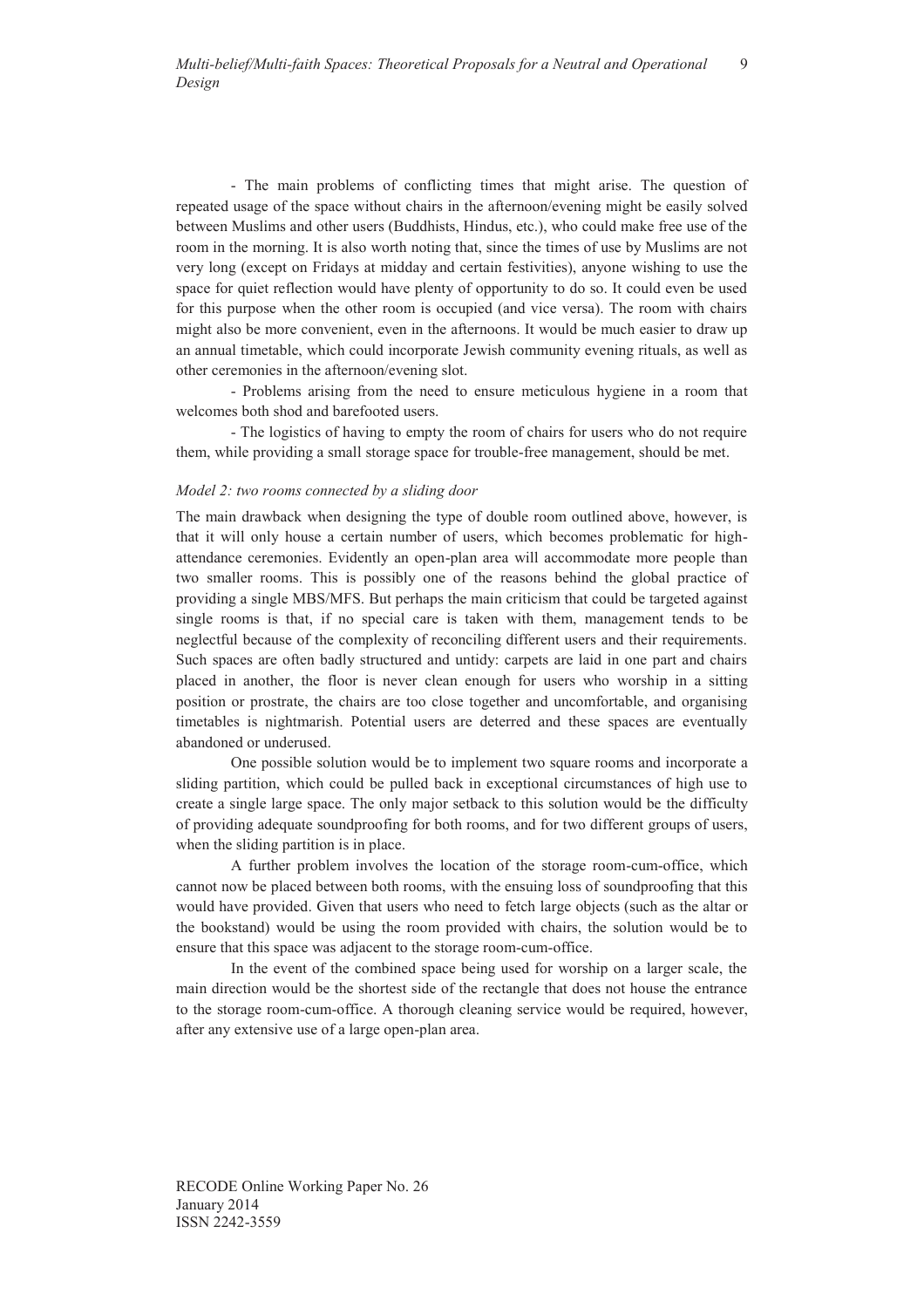#### **Conclusion: the need for a pragmatic and inclusive approach**

Throughout this paper, we have stressed the importance of designing multi-belief/multifaith rooms as neutral spaces (contra: Walker 2012 from a religiocentric point of view). Neutrality is certainly the main factor to be taken into consideration in contexts distinguished by religious diversity like the ones outlined here. But we can never ignore the fact that perfect neutrality (beyond functional and operational neutrality) is not possible, particularly in these kinds of spaces, placed in highly specific locations. The power of the global angle, however, and its tendency toward universal models, which inevitably makes us consider this issue from a worldwide perspective, comes up against the force of local and national thinking. This can be influential and result in the design, setup and management of MBS/MFS being adapted to local contexts and their concrete needs. The weight of history and of material and non-material heritage is a key factor in the process of converting these areas into truly operational multi-use spaces, which calls for a firm pragmatic approach. The models outlined above are undoubtedly the most suitable and neutral from a theoretical perspective and the most likely to be implemented in any country and in any specific context (fit for all kinds of centres whatever the location).

But there will be times when they cannot be the chosen option. Spain is a case in point: the significance of the Catholic heritage in these kinds of centres is often considerable (hospitals, military quarters, airports and universities house Catholic chapels of great artistic and historical value, and frequent use), therefore a wider range of solutions is required (Díez de Velasco 2012a, with a typology of ten possibilities from the full confessional to the disappearance of these spaces). A pragmatic and contextual approach, with a detailed analysis of each centre and its specific circumstances, must take precedence in order to ensure that MBS/MFS will be investment for the future that can satisfy the greatest number of potential users' needs without causing conflict.

For this reason it is so important to insist that these kinds of spaces also meet the needs of those who seek areas for quiet reflection and silence but do not adhere to any particular religion. Therefore, structuring our societies along multi-religious lines would also embrace non-religious persons —often rendered invisible by those who defend religious stances— and who may feel ill-treated by being silenced (Díez de Velasco 2012b: 234-238). Instead of demanding the removal of spaces susceptible to being used for religious purposes in hospitals, airports, military quarters or prisons in particular, the inclusion of individuals who consider themselves as non-religious in these initiatives, might cause them to also support such initiatives rather than oppose them, thereby embracing cooperation rather than confrontation.

## **References**

- Abu-Ras, Wahiba and Laird, Lance. 2011. "How Muslim and Non-Muslim Chaplains Serve Muslim Patients? Does the Interfaith Chaplaincy Model have Room for Muslims' Experiences?" *Journal of Religion and Health* 50 (1): 46-61.
- Beckford, James and Gilliat-Ray, Sophie. 1998. *Religion in Prison: Equal Rites in a Multifaith Society*. Cambridge: Cambridge University Press.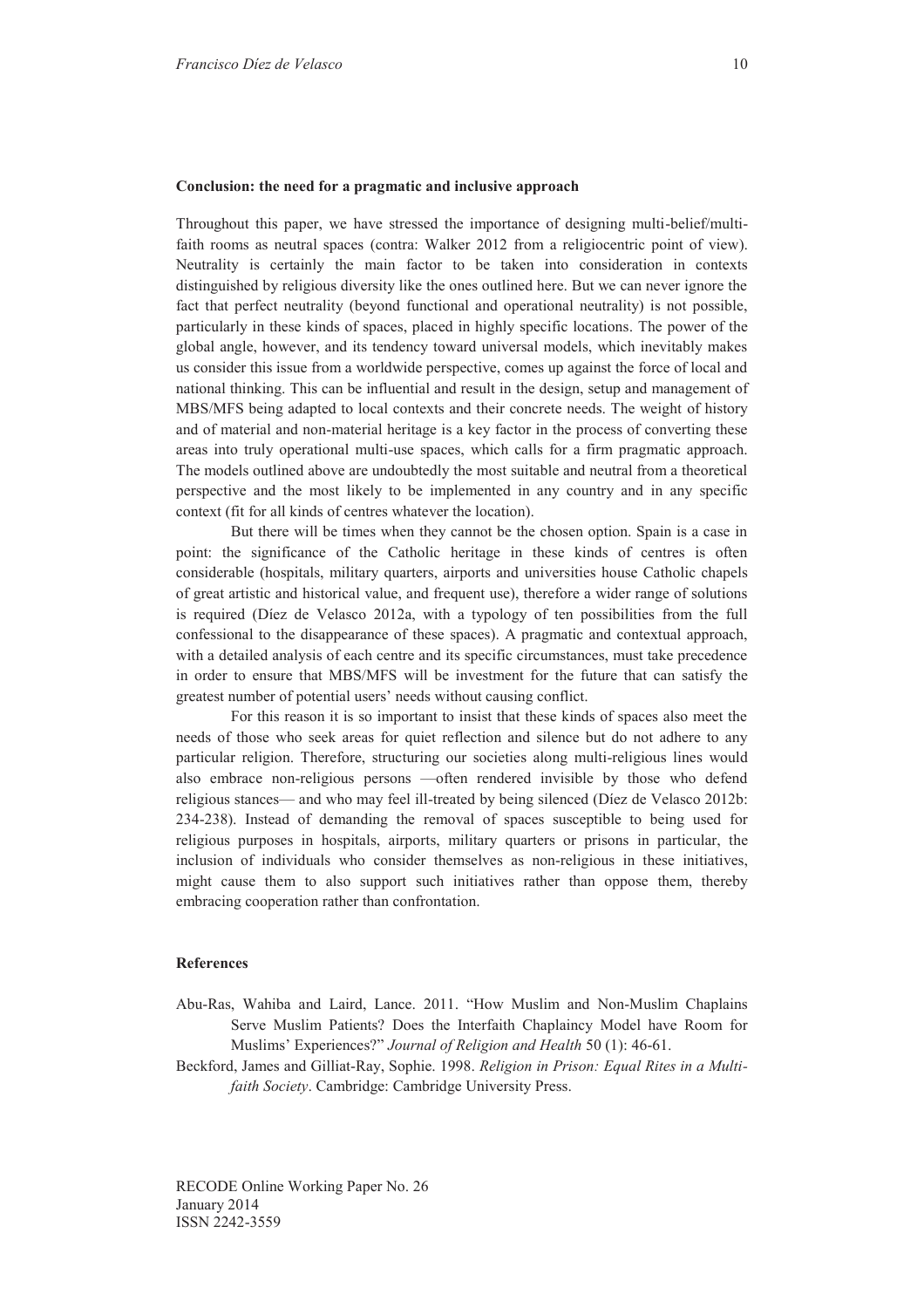- Beckford, James. 2001. "Doing Time: Space, Time Religious Diversity and the Sacred in Prisons." *International Review of Sociology / Revue Internationale de Sociologie*  11 (3): 371-382.
- Brand, Ralf. 2012. "Case Study 4: Multi-faith spaces as symptoms and agents of change." Pp. 219-224 in *Religion and Change in Modern Britain*, edited by Linda Woodhead and Rebecca Catto. Oxford and New York: Routledge.
- Carey, Lindsay B. and Davoren, Ronald P. 2008. "Inter-faith pastoral care and the role of the health care chaplain." *Scottish Journal of Healthcare Chaplaincy* 11: 21–32.
- Collins, Peter *et al.* 2007. *NHS Hospital 'Chaplaincies' in a Multi-Faith Society: The Spatial Dimension of Religion and Spirituality in Hospital (Final Report)*. Durham: Durham University and National Health Service Department of Health, Estates and Facilities. Retrieved June 21, 2013 (http://dro.dur.ac.uk/5279/1/5279.pdf).
- Crompton, Andrew 2013. "The architecture of multifaith spaces: God leaves the building." *The Journal of Architecture* 18 (4): 474-496.
- Díez de Velasco, Francisco. 2009. "Identidad, extranjería y religión: los lugares de culto en el aeropuerto de Barajas (Madrid)." Pp. 73-111 in *Los otros entre nosotros: Alteridad e Inmigración*, edited by Félix Duque et al. Madrid: Círculo de Bellas Artes.
	- \_\_\_\_\_\_ . 2011. *Guía técnica para la implementación y gestión de espacios multiconfesionales*, Madrid: Observatorio del Pluralismo Religioso en España. Retrieved November, 3, 2013
		- (http://www.observatorioreligion.es/upload/24/71/Guia\_Espacios\_Multiconfesiona les.pdf).
- \_\_\_\_\_\_ . 2012a. "Los espacios multiconfesionales en centros públicos en España: ensayo de tipología." *Bandue. Revista de la Sociedad Española de Ciencias de las Religiones/ Journal of the Spanish Association for the Sciences of Religions* 6: 65- 111.
	- \_\_\_\_\_\_ . 2012b. *Religiones en España: historia y presente*. Madrid: Akal.
- Engelhardt, H. Tristram. 2003. "The Dechristianization of Christian Hospital Chaplaincy: Some Bioethic Reflections on Professionalization, Ecumenization and Secularization." *Christian Bioethics* 9 (1): 139-160.
- GC. 2005. *Generalitat de Catalunya. Guia per al respecte a la pluralitat religiosa en l'àmbit hospitalari*. Barcelona: Direcció General d'afers Religiosos. Retrieved November 3, 2013

(http://www20.gencat.cat/docs/Departament\_de\_la\_Vicepresidencia/Arees%20d% 20actuacio\_N/Afers%20religiosos/Direccio%20General%20d%20afers%20religio sos/Recursos/guies\_respecte/Guia\_pluralitat\_religiosa\_ambit\_hospitalari.pdf).

\_\_\_\_\_ . 2010. *Generalitat de Catalunya . Guia per al respecte a la diversitat de creences en l'àmbit penitenciari*. Barcelona: Direcció General d'afers Religiosos. Retrieved November 3, 2013

 (http://www20.gencat.cat/docs/Departament\_de\_la\_Vicepresidencia/Arees%20d% 20actuacio/Afers%20religiosos/Direccio%20General%20d%20afers%20religiosos /Recursos/guies\_respecte/guia\_presons/guia\_diversitat\_religiosa\_presons.pdf).

Gilliat-Ray, Sophie. 2004. "The Trouble with 'Inclusion': A Case Study of the Faith Zone at the Millennium Dome." *The Sociological Review* 52 (4): 459-477.